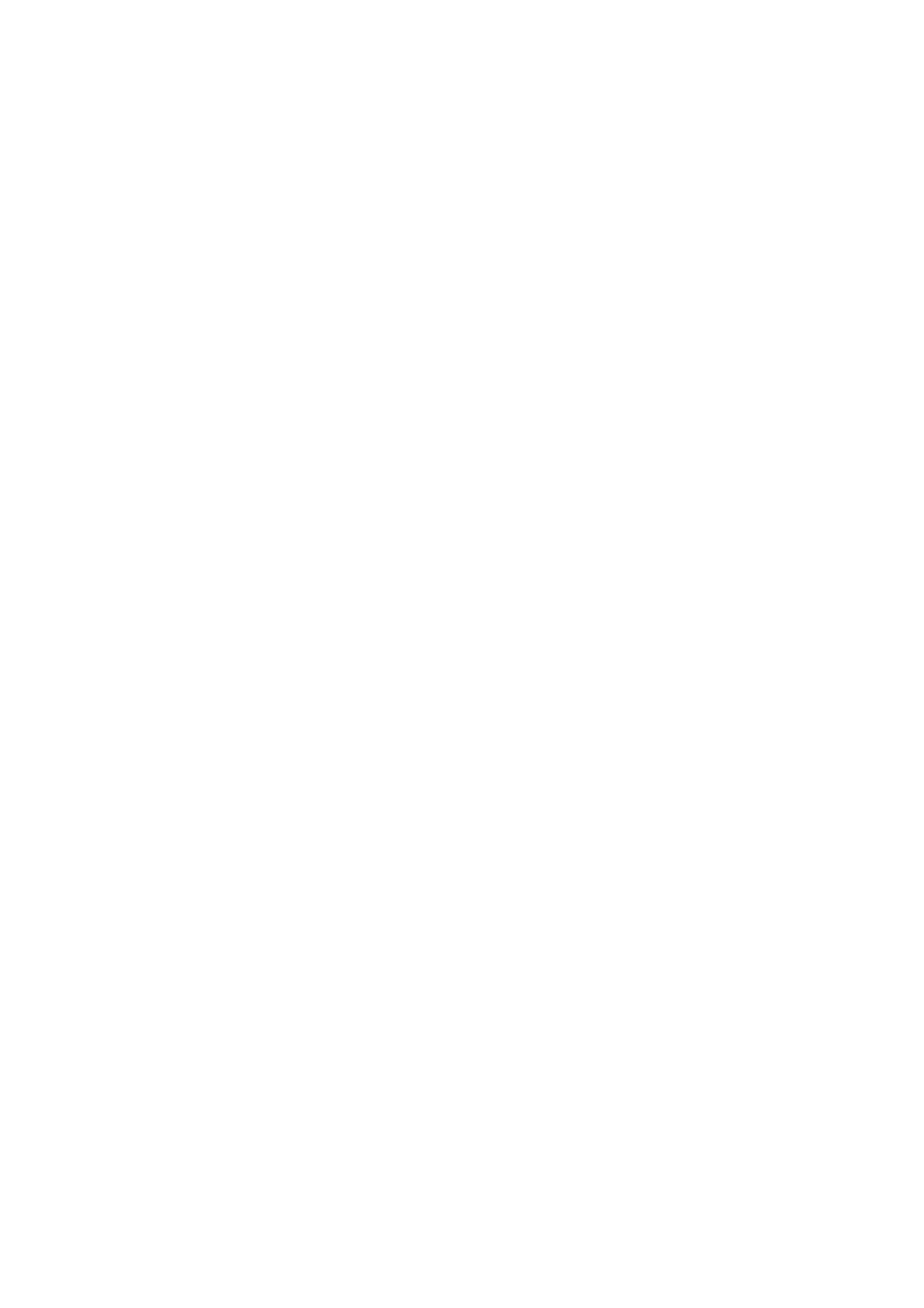## **MINIMAL ENTROPY CONDITIONS FOR BURGERS EQUATION**

CAMILLO DE LELLIS, FELIX OTTO, MICHAEL WESTDICKENBERG

Abstract. We consider strictly convex, 1-d scalar conservation laws. We show that a single strictly convex entropy is sufficient to characterize a Kruzhkov solution. The proof uses the concept of viscosity solution for the related Hamilton-Jacobi equation.

#### 1. INTRODUCTION

We consider a scalar conservation law in one space dimension with strictly convex flux  $f \in C^2(\mathbf{R})$ 

$$
u_t + f(u)_x = 0 \quad \text{for } (t, x) \in [0, \infty) \times \mathbf{R} \tag{1}
$$

and initial data  $u(0, \cdot) = u_0 \in L^{\infty}(\mathbf{R})$ . It is well–known that, even for smooth initial data, the solution of (1) ceases to exist in the classical sense due to the formation of shocks in finite time (cf. Riemann 1859 [10]). Therefore one has to consider weak solutions, i.e. functions with suitable integrability satisfying  $(1)$  in distributional sense. Since weak solutions lack uniqueness, additional assumptions must be imposed to select the (physically) relevant ones.

In 1957, Oleinik [8] proved existence and uniqueness of bounded weak solutions of (1) which satisfy her *"condition E"*: She proved that the one-sided Lipschitz condition

$$
\|(u_x)_+(t,\cdot)\|_{L^\infty(\mathbf{R})} \ \leq \ \frac{1}{ct} \quad \text{for all } t > 0,\tag{2}
$$

where  $c := \inf f'',$  singles out one particular among all possible weak solutions. Note that (2) only allows for decreasing jumps. As an immediate consequence of (2) we obtain a smoothing effect: Initial data in  $L^{\infty}$  are instantaneously regularized to  $BV_{loc}$ . Additional nice properties follow from (2) such as: regularity of solutions, rates of convergence to limiting profiles as  $t \to \infty$ , convergence of approximation schemes etc. We refer to Section 11 of [4].

A more flexible approach to scalar conservation laws, feasible also in higher space dimensions and for nonconvex fluxes, was given by Kruzhkov [5] in 1970, following earlier work by Conway&Smoller and Vol'pert. For initial data in  $L^{\infty}$ , Kruzhkov proved existence and uniqueness of bounded weak solutions satisfying the following *entropy condition*: He considers the family of convex entropy–entropy flux pairs  $(\eta_k, q_k)_{k \in \mathbf{R}}$ , where

$$
\eta_k(u) := |u - k|
$$
 and  $q_k(u) := \text{sgn}(u - k)(f(u) - f(k)).$ 

Then an entropy solution is a bounded function  $u$  satisfying  $(1)$  in distributional sense and

$$
\eta(u)_t + q(u)_x \le 0 \quad \text{in } \mathcal{D}' \tag{3}
$$

for all  $(\eta, q) \in (\eta_k, q_k)_{k \in \mathbb{R}}$ . Equivalently, we may assume (3) for all convex functions (entropies)  $\eta$ , with corresponding entropy flux q defined by  $q' = \eta' f'$ . Kruzhkov's proof is based on the observation that the solution operator of (1) is, in fact, an  $L^1$ –contraction. As a consequence of this, if initial data are in  $BV_{loc}$ , then  $u \in BV_{loc}$  for all later times.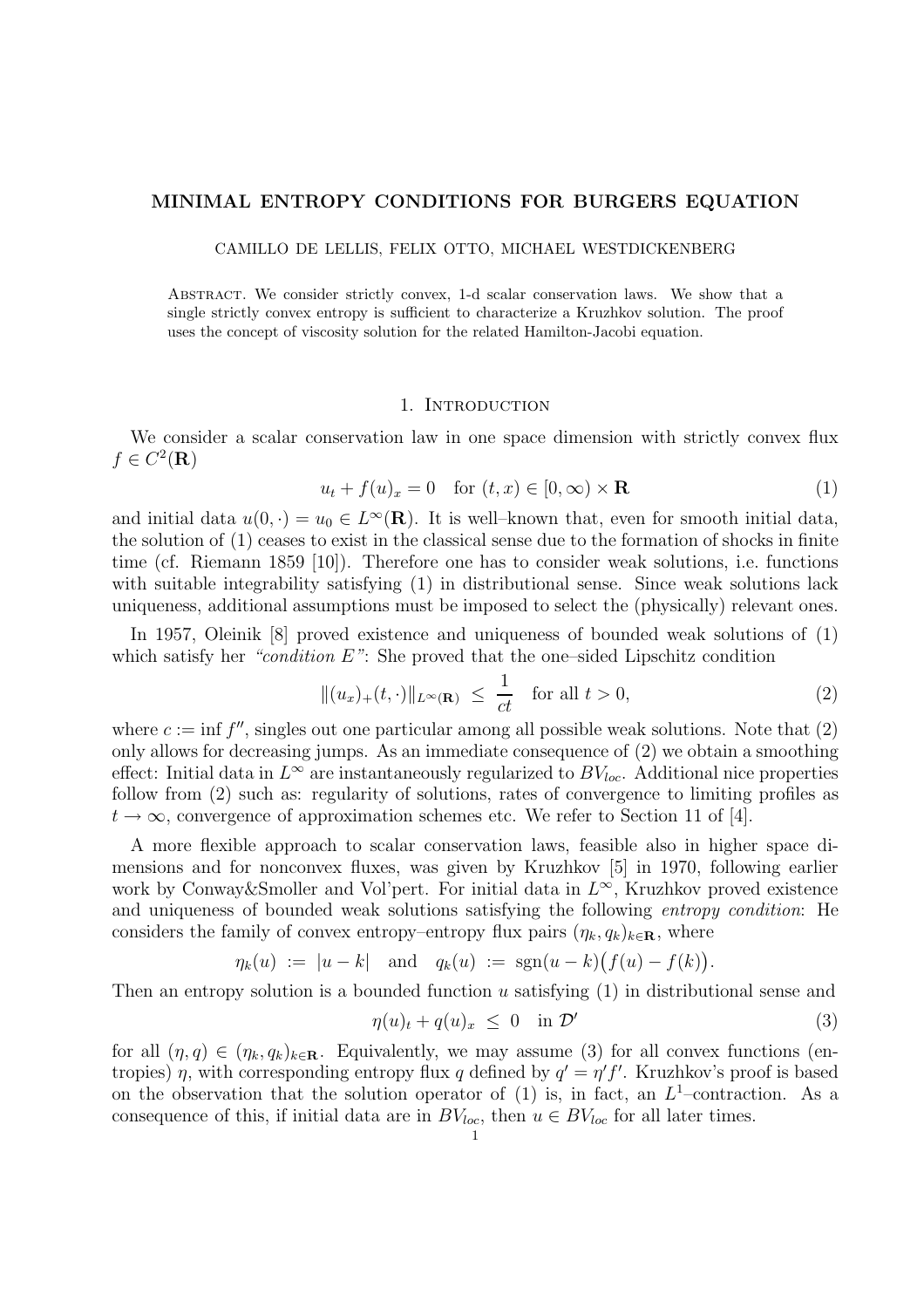One can show that for convex flux, the two entropy conditions (2) and (3) are equivalent. Hence Oleinik's "condition  $E$ "– and Kruzhkov's entropy solutions coincide. It has been an important open question whether a restricted entropy condition, i.e. assuming (3) only for a subset of convex entropy–entropy flux pairs, would enforce uniqueness of the solution (and hence provide us with all the nice features of Oleinik's solutions). This question is also quite interesting in view of the fact that for most systems of conservation laws only few convex entropies—or even just one (the physical) entropy—are known to exist.

The problem has been solved first in a paper by Panov  $[9]$  who proves that, if f is strictly convex, then assumption (3) for *one* single strictly convex entropy–entropy flux pair  $(\eta, q)$ is sufficient to establish Oleinik's "condition  $E$ ", and thereby characterize entropy solutions among all bounded weak solutions of (1). Thus it is not necessary to consider the whole family of convex entropies, or all Kruzhkov entropies. One single pair  $(\eta, q)$ , with  $\eta$  strictly convex, gives all the information.

In this paper, we give a new proof of this result, see Theorem 2.3. Like Panov, we use the theory of Hamilton-Jacobi equations. But our argument is different from his, and more general for three reasons: First, our approach is not restricted to the Cauchy problem on the real line. Second, we can allow a right hand side in the entropy inequality. Third, our proof also works for unbounded functions.

The last generalization is important since it allows for the derivation of new estimates for the Kuramoto-Shivashinsky equation, see [7]. We prove that for Burgers' flux  $f(u) = \frac{1}{2}u^2$ , and for the special convex entropy  $\eta(u) := \frac{1}{2}u^2$  (with corresponding entropy flux  $q(u) := \frac{1}{3}u^3$ ), it is sufficient to require  $u \in L^4_{loc}$  only, instead of  $u \in L^{\infty}$ . Then still a restricted entropy information is sufficient to single out entropy solutions of Burgers equation, see Theorem 2.4 below. We believe that this result can be generalized, allowing for different strictly convex fluxes and entropies. Then the optimal integrability of  $u$  should depend on the growth rates of f and  $\eta$  at infinity.

As mentioned above, our proof is based on the relation between scalar conservation laws in one space dimension and Hamilton–Jacobi equations. Integrating  $(1)$  in x we obtain

$$
h_t + f(h_x) = 0 \quad \text{for } (t, x) \in [0, \infty) \times \mathbf{R}, \tag{4}
$$

where h is the x-primitive of u, i.e.  $h_x = u$ . Therefore, (1) and (4) are formally equivalent. There exists a rather complete existence and uniqueness theory for (4) based on the concept of *viscosity solutions*, first introduced by Crandall and Lions in [3] (see also [6]). It is well known that, when f is strictly convex, h is a viscosity solution of (4) if and only if  $u = h_x$ is an entropy solution of (1). In Theorems 2.3 and 2.4 we prove that the assumptions on  $u$ are sufficient to guarantee that  $h$  is a viscosity solution of  $(4)$ .

Our proof has been inspired by a recent result of Ambrosio, Lecumberry and Rivière [2]. There the authors proved that, if  $h \in W_{loc}^{1,\infty}(\mathbf{R}^2)$  solves the eikonal equation, then a certain one–parameter family of entropy conditions on  $\nabla h$  are sufficient to ensure that h is a viscosity solution. As in that paper, our proofs rely on commutator estimates which are similar in spirit to the arguments used in compensated compactness theory.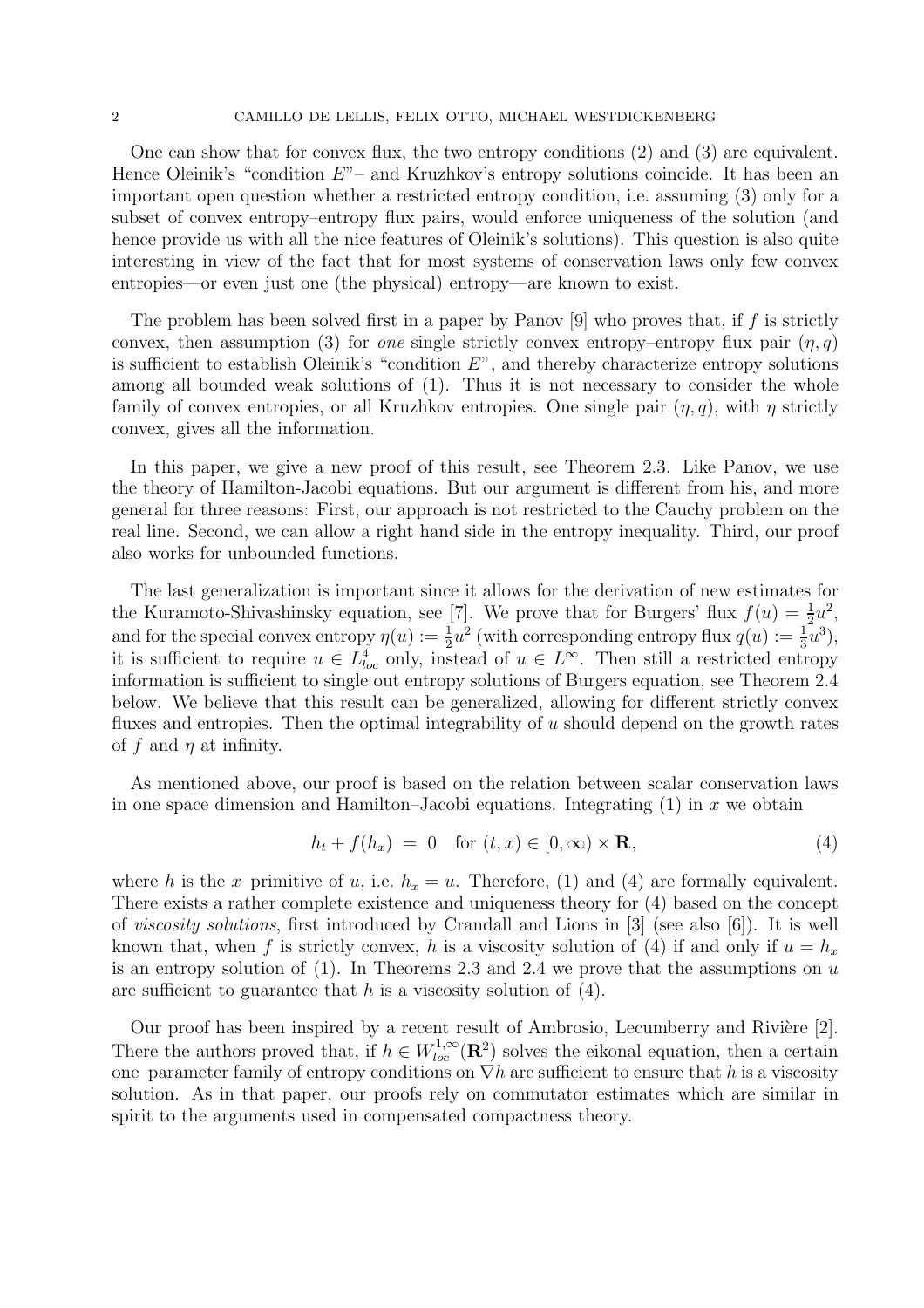**Acknowledgments** Camillo De Lellis, Felix Otto and Michael Westdickenberg acknowledge partial support by the EU Network *Hyperbolic and kinetic equations* HPRN-CT-2002- 00282.

#### 2. Main result

We begin by giving the definitions of entropy solutions of scalar conservation laws and viscosity solutions of Hamilton–Jacobi equations.

**Definition 2.1.** *Let*  $\Omega \subset \mathbb{R}^2$  *and*  $f \in W_{loc}^{1,\infty}(\mathbb{R})$ *. We say that*  $\eta, q \in W_{loc}^{1,\infty}(\mathbb{R})$  *is a* convex entropy–entropy flux pair *if*  $\eta$  *is convex and*  $q' = f'\eta'$  *almost everywhere.* A function  $u \in$  $L^1_{loc}(\Omega)$  *is called an* entropy solution of  $u_t + f(u)_x = 0$  *if* 

$$
u_t + f(u)_x = 0 \quad \text{in } \mathcal{D}'(\Omega), \tag{5}
$$

$$
\eta(u)_t + q(u)_x \leq 0 \quad \text{in } \mathcal{D}'(\Omega) \tag{6}
$$

*for every convex entropy–entropy flux pair* (η, q)*.*

**Definition 2.2.** *A function*  $h \in C(\Omega)$  *is called a* viscosity solution *of*  $h_t + f(h_x) = 0$  *if for any*  $(t, x) \in \Omega$  *the following hold:* 

1. If  $\zeta$  *is any smooth function such that*  $h - \zeta$  *has a local maximum at*  $(t, x)$ *, then* 

$$
\zeta_t(t,x)+f(\zeta_x(t,x))\ \leq\ 0\,.
$$

2. If  $\zeta$  *is any smooth function such that*  $h - \zeta$  *has a local minimum at*  $(t, x)$ *, then* 

$$
\zeta_t(t,x)+f\big(\zeta_x(t,x)\big) \ \geq \ 0\,.
$$

*A function* h *for which (1) resp. (2) holds, is called a* viscosity sub/supersolution*.*

We are now ready to state our results:

**Theorem 2.3.** Let  $f \in C^2(\mathbf{R})$  be strictly convex and fix an entropy–entropy flux pair  $(\eta, q)$ *with*  $\eta$  *strictly convex.* Assume that  $\Omega \subset \mathbb{R}^2$  *is an open set and*  $u \in L^{\infty}(\Omega)$  *satisfies* 

$$
u_t + f(u)_x = 0 \quad in \mathcal{D}'(\Omega), \tag{7}
$$

$$
\eta(u)_t + q(u)_x \leq 0 \quad \text{in } \mathcal{D}'(\Omega). \tag{8}
$$

*If* h is a function with  $h_t = -f(u)$  and  $h_x = u$ , then h is a viscosity solution of  $h_t + f(h_x) = 0$ .

For Burgers equation we even have

**Theorem 2.4.** Let  $\Omega \subset \mathbb{R}^2$  be open, and assume that the function  $u \in L^4_{loc}(\Omega)$  satisfies

$$
u_t + \left(\frac{u^2}{2}\right)x = 0 \quad in \ \mathcal{D}'(\Omega), \tag{9}
$$

$$
\left(\frac{u^2}{2}\right)_t + \left(\frac{u^3}{3}\right)_x \le \mu \quad \text{in } \mathcal{D}'(\Omega) \tag{10}
$$

*for some non-negative Radon measure* µ *with*

$$
\lim_{r \downarrow 0} \frac{\mu(B_r(t, x))}{r} = 0 \quad \text{for every } (t, x) \in \Omega. \tag{11}
$$

*If* h *is a function with*  $h_t = -\frac{u^2}{2}$  *and*  $h_x = u$ , *then* h *is a viscosity solution of*  $h_t + (\frac{h_x^2}{2}) = 0$ .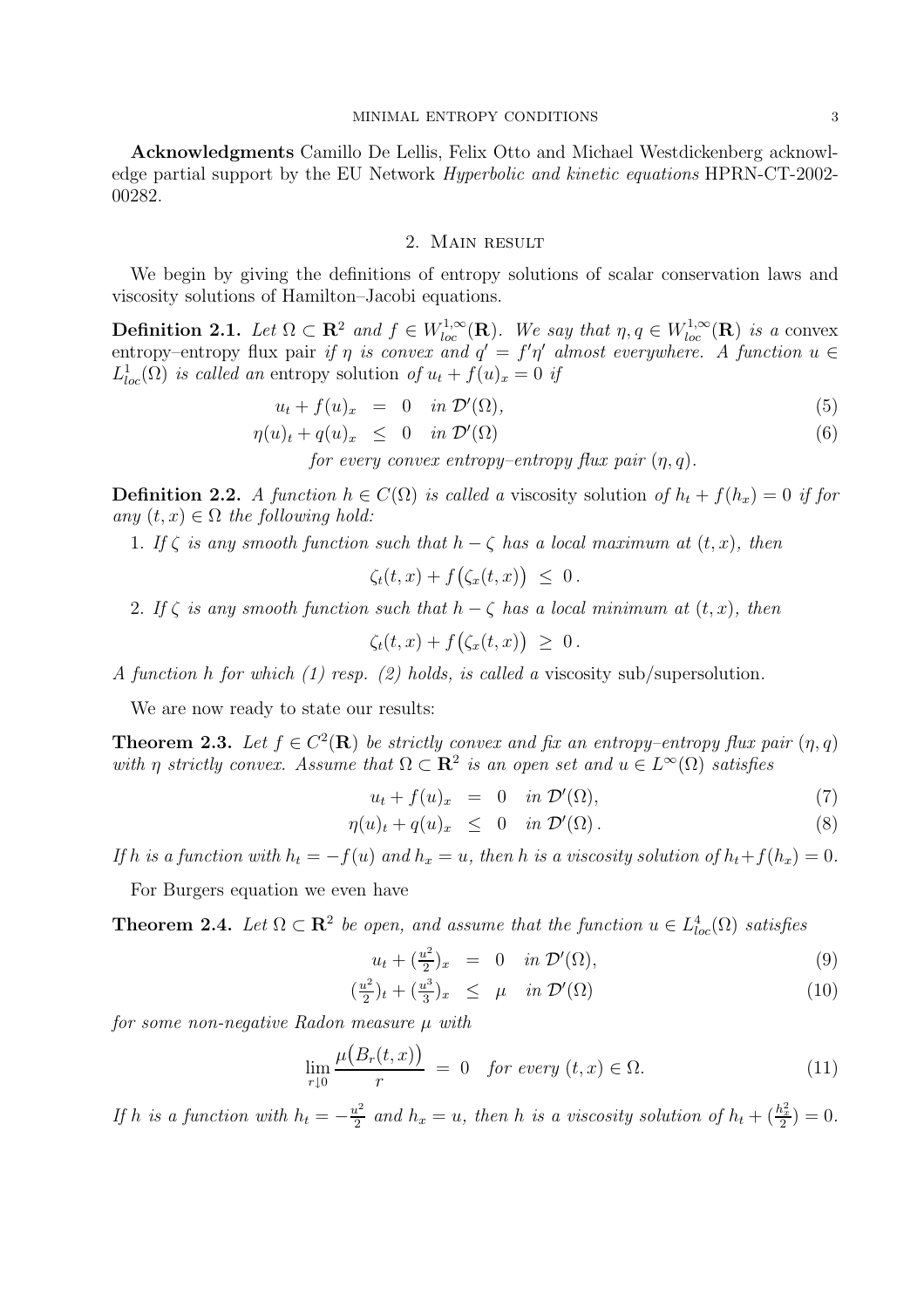We observe that condition (11) on the measure  $\mu$  is optimal. It is just enough to rule out the presence of undercompressive shocks in  $(t, x)$ , in which case

$$
\liminf_{r\downarrow 0}\frac{\mu\big(B_r(t,x)\big)}{r}>0\,.
$$

The first theorem is proved in Section 4 and the second is proved in Section 5. They both rely on some elementary inequalities on averages of functions, which are proved in Section 3. As a consequence of the theorems above we obtain:

**Corollary 2.5.** *The function* u *of Theorem 2.3 is an entropy solution of* (7)*. Similarly, the function* u *of Theorem 2.4 is an entropy solution of* (9)*.*

*Proof.* As already mentioned in the introduction, it is a well–known fact that h is a viscosity solution of  $h_t + f(h_x) = 0$  if and only if  $u = h_x$  is an entropy solution of  $u_t + f(u)_t = 0$ . To prove this we can use, for instance, the Hopf–Lax formula, which gives explicitly the viscosity solution to  $h_t + f(h_x) = 0$  in terms of  $h(0, \cdot)$ . We here give an alternative proof, which uses the properties of viscosity solutions to show that  $u = h_x \in BV_{loc}$ ; for BV functions it can be shown directly that  $u$  meets the shock–admissibility criterion which distinguishes entropy solutions.

# **First Step** BV regularity.

In the case of Theorem 2.3, since  $h$  is locally Lipschitz and is a viscosity solution of  $h_t + f(h_x)$ , Corollary 9.2 of [6] gives that for every open  $U \subset\subset \Omega$ , there exists a constant C such that  $h_{xx} \leq C$  in the sense of distributions. Differentiating  $h_t + f(h_x) = 0$  with respect to x we get that  $h_{xt} = h_{tx} = -(f(h_x))_x$  is also a measure. Hence  $u = h_x \in BV_{loc}(\mathbb{R}^2)$ .

In the case of Theorem 2.4, a standard comparison argument with supersolutions of type  $k\psi(t)|x-x_0|$  gives that  $h_x$  is locally bounded. Thus  $h_t = -\frac{(h_x)^2}{2}$  is locally bounded as well and hence  $h \in W_{loc}^{1,\infty}$ . Thus we can apply the argument above to show that  $h_x \in BV_{loc}$ .

# **Second Step** Shock admissibility.

By Vol'pert chain rule (see [1]), the condition that the entropy dissipation must be nonpositive translates into the following shock admissibility condition:

$$
-s[\eta(u^+) - \eta(u^-)] + q(u^+) - q(u^-) \le 0 \tag{12}
$$

for all convex entropy–entropy flux pairs  $(\eta, q)$  and for all points in the jump (shock) set  $J_u$ of u. Here  $u^{\pm}$  are the right resp. left trace of u on  $J_u$ , and s is shock speed, i.e. the slope of the tangent to  $J_u$  in  $(t, x)$ . We refer to Section 8.5 of [4]. Condition (12) follows from the fact that

$$
u^{+} \leq u^{-} \mathcal{H}^{1}-a.e. \text{ on } J_{u} \text{ (only decreasing jumps)}
$$
\n
$$
(13)
$$

which itself is a consequence of  $h$  being a viscosity solution. For simplicity, we check that (13) holds when h is smooth outside a differentiable curve  $\gamma := \{(t, x(t)) | t \geq 0\}$ . Indeed, by a standard blow–up argument, it is sufficient to prove  $(13)$  when u is a piecewise constant function which jumps along a line.

Suppose that h is given on the right resp. left hand side of  $\gamma$  by smooth functions  $h^{\pm}$ , satisfying  $h_t^{\pm} + f(h_x^{\pm}) = 0$ . Assume h is continuous along the curve, i.e.  $h^+(t, x(t)) =$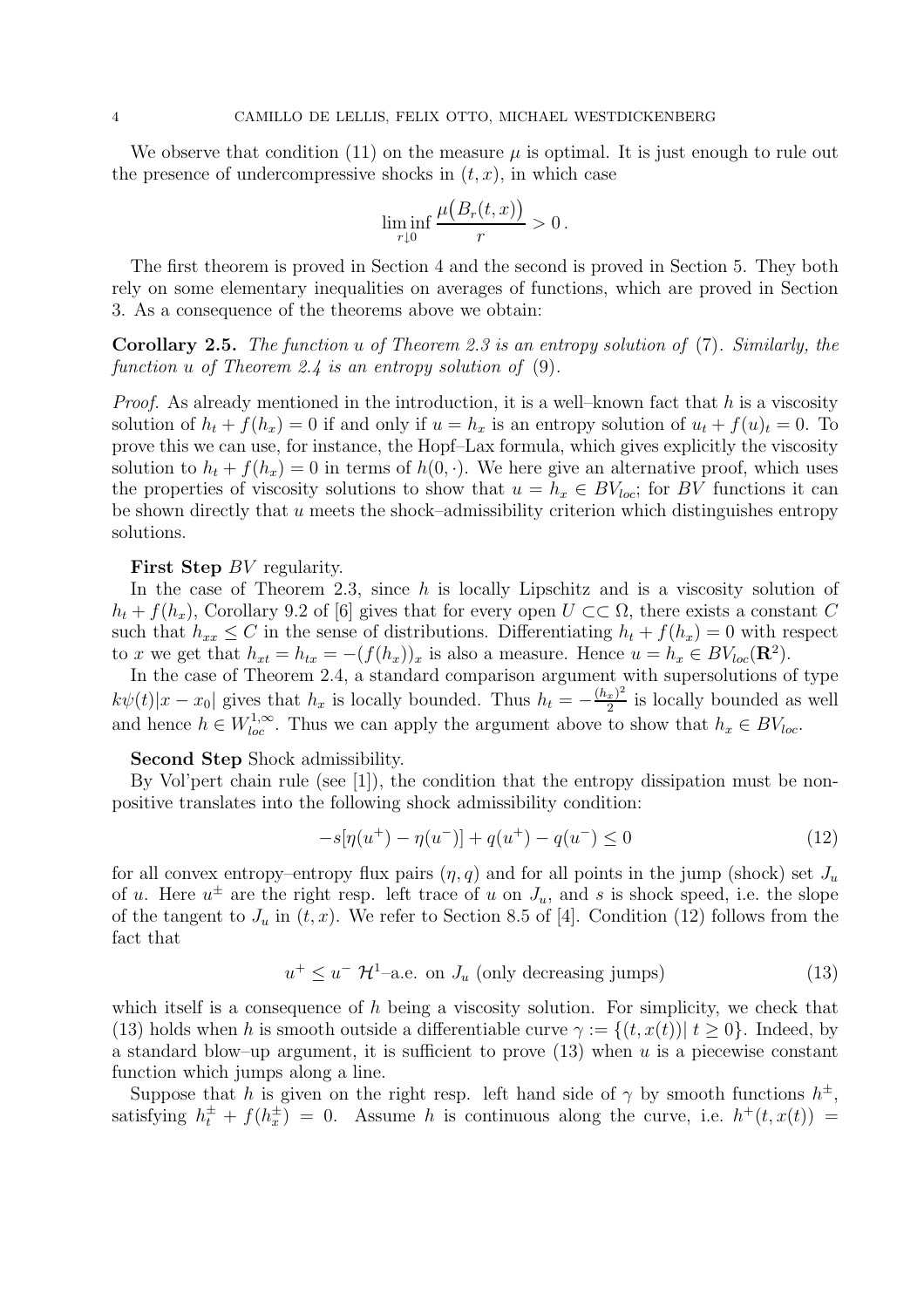$h^-(t, x(t))$  for all  $t \geq 0$ . From  $\frac{d}{dt}h^+(t, x(t)) = \frac{d}{dt}h^-(t, x(t))$ , after a straightforward calculation we obtain

$$
-x'(t)\left[h_x^+(t,x(t)) - h_x^-(t,x(t))\right] + f\left(h_x^+(t,x(t))\right) - f\left(h_x^-(t,x(t))\right) = 0 \tag{14}
$$

for all  $t > 0$  (Rankine–Hugoniot). Now fix some point  $(T, X = x(T)) \in \gamma$ . Then we claim

$$
h_x^+(T, X) \ \leq \ h_x^-(T, X).
$$

In fact, assume the opposite and fix some  $c \in (h_x^-(T,X), h_x^+(T,X))$ . Consider the function

$$
\zeta(t,x) = h^-(t,x(t)) + c(x - x(t)).
$$

Then  $h - \zeta$  has a local minimum at  $(T, X)$ . We compute

$$
\begin{array}{rcl}\n\zeta_t(T,X) + f(\zeta_x(T,X)) & = & h_t^-(T,X) + x'(T)h_x^-(T,X) - cx'(T) + f(c) \\
& = & -x'(T)\big[c - h_x^-(T,X)\big] + f(c) - f\big(h_x^-(T,X)\big).\n\end{array}
$$

The r.h.s. is a strictly convex function in c which vanishes in  $h_x^{\pm}(T, X)$  because of (14). Since  $h_x^{-}(T,X) < c < h_x^{+}(T,X)$  by assumption, we have  $\zeta_t(T,X) + f(\zeta_x(T,X)) < 0$ . But that is a contradiction:  $h$  is a viscosity solution. This gives the claim.  $\Box$ 

# 3. Preliminary lemmas on averages of functions

To prove the theorems we need a result on averages of functions.

**Definition 3.1.** Let  $\mu$  be a probability measure on **R**. For every vector-valued map  $V \in$  $L^1(\mathbf{R}, \mu)$  we set  $\langle V \rangle := \int_{\Omega} V(u) d\mu(u)$ . Let  $f, \eta \in W_{loc}^{1,\infty}(\mathbf{R})$  and  $q(v) := \int_0^v f'(\tau) \eta'(\tau) d\tau$ . If µ *is compactly supported then we define the bilinear form*

$$
B(f,\eta) := \left\langle \left( \begin{array}{c} \eta \\ q \end{array} \right) \cdot \left( \begin{array}{c} -f \\ u \end{array} \right) \right\rangle - \left\langle \left( \begin{array}{c} \eta \\ q \end{array} \right) \right\rangle \cdot \left\langle \left( \begin{array}{c} -f \\ u \end{array} \right) \right\rangle
$$
  
=  $\langle uq \rangle - \langle \eta f \rangle + \langle f \rangle \langle \eta \rangle - \langle u \rangle \langle q \rangle.$  (15)

*When*  $\mu$  *has noncompact support we define*  $B(f, \eta)$  *whenever all the functions appearing in*  $(15)$  *are*  $\mu$ -summable.

In the definition above and in what follows,  $u$  will always denote the independent real variable or the identity function on **R**. For example,  $\langle u \rangle$  and  $\langle u^2 \rangle$  denote  $\int_{\mathbf{R}} u d\mu(u)$  and  $\int_{\mathbf{R}} u^2 d\mu(u)$ .

# **Proposition 3.2.**

- (a) If  $u^2$  is  $\mu$ -summable, then  $3B(u^2, u^2) \ge \langle (u \langle u \rangle)^4 \rangle$ .
- (b) If  $\mu$  has compact support and f and  $\eta$  are both convex, then  $B(f, \eta) \geq 0$ .
- (c) If  $\mu$  has compact support and  $f'', \eta'' \geq 2c$ , then  $3B(f, \eta) \geq c^2 \langle (u \langle u \rangle)^4 \rangle$ .

*Proof.* (a) Since  $f(u) = \eta(u) = u^2$  and  $q(u) = \frac{4}{3}u^3$ , (15) implies

$$
B(u^2, u^2) = \frac{4}{3} \langle u^4 \rangle - \langle u^4 \rangle + \langle u^2 \rangle^2 - \frac{4}{3} \langle u \rangle \langle u^3 \rangle = \frac{1}{3} \langle u^4 \rangle + \langle u^2 \rangle^2 - \frac{4}{3} \langle u \rangle \langle u^3 \rangle. \tag{16}
$$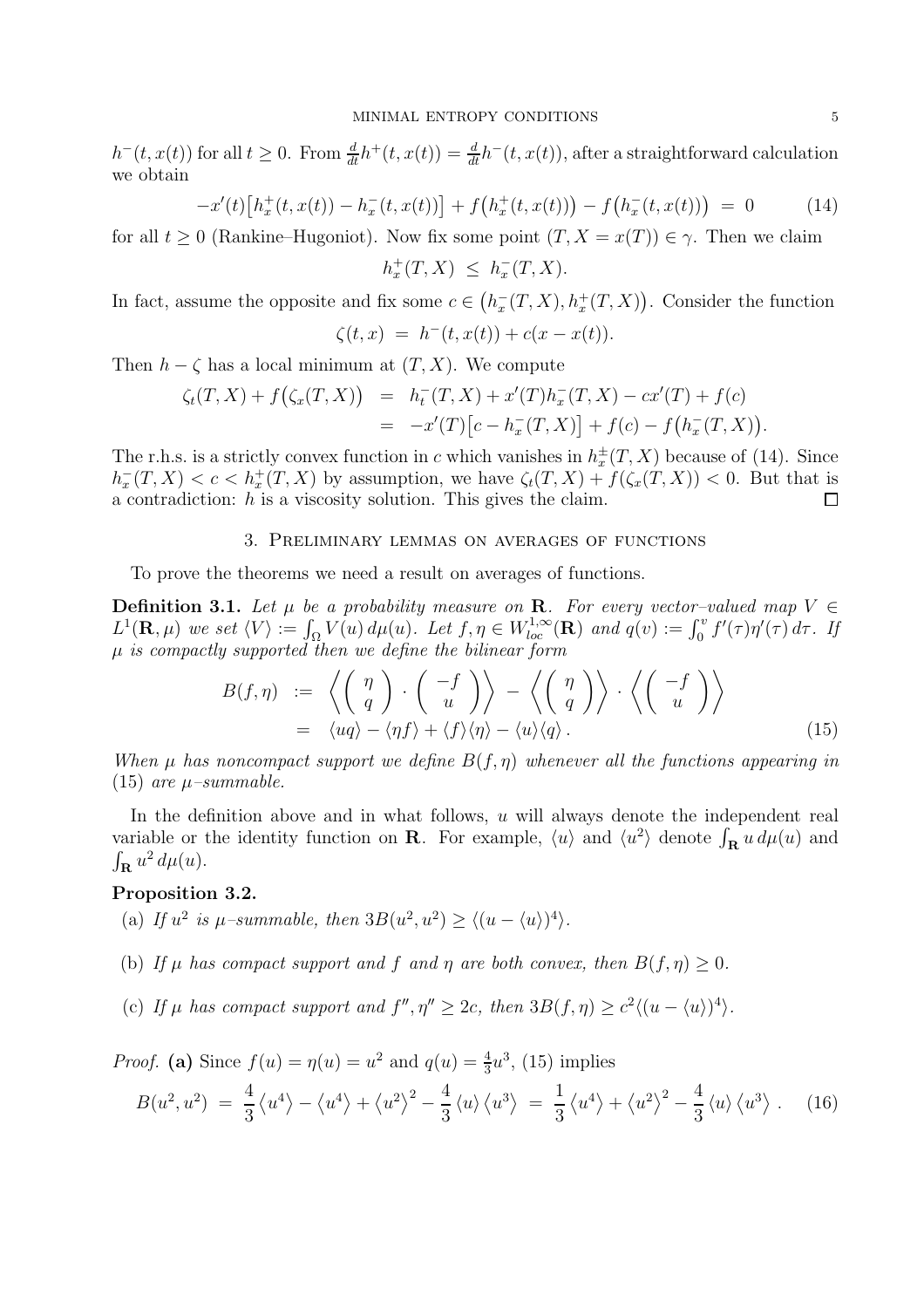Recall that  $\langle u \rangle^2 \le \langle u^2 \rangle$  by Jensen and thus

$$
0 \leq u^2 - 2u \langle u \rangle + \langle u \rangle^2 \leq u^2 - 2u \langle u \rangle + \langle u^2 \rangle.
$$

Hence we obtain

$$
\left\langle \left(u - \langle u \rangle \right)^4 \right\rangle = \left\langle \left(u^2 - 2u \langle u \rangle + \langle u \rangle^2 \right)^2 \right\rangle \le \left\langle \left(u^2 - 2u \langle u \rangle + \langle u^2 \rangle \right)^2 \right\rangle
$$
  
=  $\langle u^4 \rangle - 4 \langle u \rangle \langle u^3 \rangle + 2 \langle u^2 \rangle^2 + 4 \langle u^2 \rangle \langle u \rangle^2 - 4 \langle u \rangle^2 \langle u^2 \rangle + \langle u^2 \rangle^2$   
=  $\langle u^4 \rangle - 4 \langle u \rangle \langle u^3 \rangle + 3 \langle u^2 \rangle^2 \stackrel{\text{(16)}}{=} 3B(u^2, u^2).$  (17)

(b) W.l.o.g. we may assume that  $\eta$  is smooth and  $\eta''$  has compact support. Then we have

$$
\eta(u) = \int_{-\infty}^{+\infty} \frac{1}{2} \eta''(k) |u - k| \, dk + \text{const.}
$$

Hence we may assume that  $\eta$  is of Kruzhkov's form

$$
\eta(u) = |u - k|
$$
 and thus  $q(u) = sign(u - k)(f(u) - f(k)).$ 

We now have

$$
B(f, \eta) = \langle (u - k)q \rangle - \langle \eta (f(u) - f(k)) \rangle
$$
  
+  $\langle f(u) - f(k) \rangle \langle \eta \rangle - \langle u - k \rangle \langle q \rangle$   
=  $\langle f(u) - f(k) \rangle \langle |u - k| \rangle$   
-  $\langle u - k \rangle \langle \text{sign}(u - k) (f(u) - f(k)) \rangle$   
=  $\langle f(u) - f(k) - f'(k)(u - k) \rangle \langle |u - k| \rangle$   
-  $\langle u - k \rangle \langle \text{sign}(u - k) (f(u) - f(k) - f'(k)(u - k)) \rangle$ .

The latter expression is non-negative, since by convexity of  $f$ 

$$
f(u) - f(k) - f'(k)(u - k) \geq 0.
$$

(c) Consider the convex functions  $f_1(v) = f(v) - cv^2$  and  $\eta_1(v) = \eta(v) - cv^2$ . Thanks to (b),  $B(f_1, \eta_1), B(f_1, v^2)$  and  $B(v^2, \eta_1)$  are all non-negative. Hence (a) completes the proof.  $\Box$ 

# 4. Proof of Theorem 2.3

Note that  $h$  is a Lipschitz function. The proof of the Theorem is split into two parts. In the first one we prove that h is a viscosity subsolution of  $h_t + f(h_x) = 0$ . In the second one we prove that  $h$  is a viscosity supersolution.

# 4.1. **Viscosity subsolution.** We have by construction of h:

$$
h_t = -f(u) = -f(h_x) \quad \text{a.e. in } \Omega. \tag{18}
$$

Let  $\xi \in C_c^{\infty}(\mathbf{R}^2)$  be non-negative with  $\int_{\mathbf{R}^2} \xi \, dt \, dx = 1$ . Set  $\xi_{\varepsilon}(t, x) := \frac{1}{\varepsilon^2} \xi(\frac{t}{\varepsilon}, \frac{x}{\varepsilon})$ . By Jensen  $0 = (h_t + f(h_x)) \star \xi_{\varepsilon} \geq h_t \star \xi_{\varepsilon} + f(h_x \star \xi_{\varepsilon}) = (h \star \xi_{\varepsilon})_t + f((h \star \xi_{\varepsilon})_x).$ 

Hence  $h \star \xi_{\varepsilon}$  is a classical subsolution and thus also a viscosity subsolution (see Corollary I.6 of [3]). Since h is continuous,  $h \star \xi_{\varepsilon}$  converges locally uniformly to h as  $\varepsilon \downarrow 0$ . Thus also h is a viscosity subsolution, by the stability result in Theorem I.1 of [3].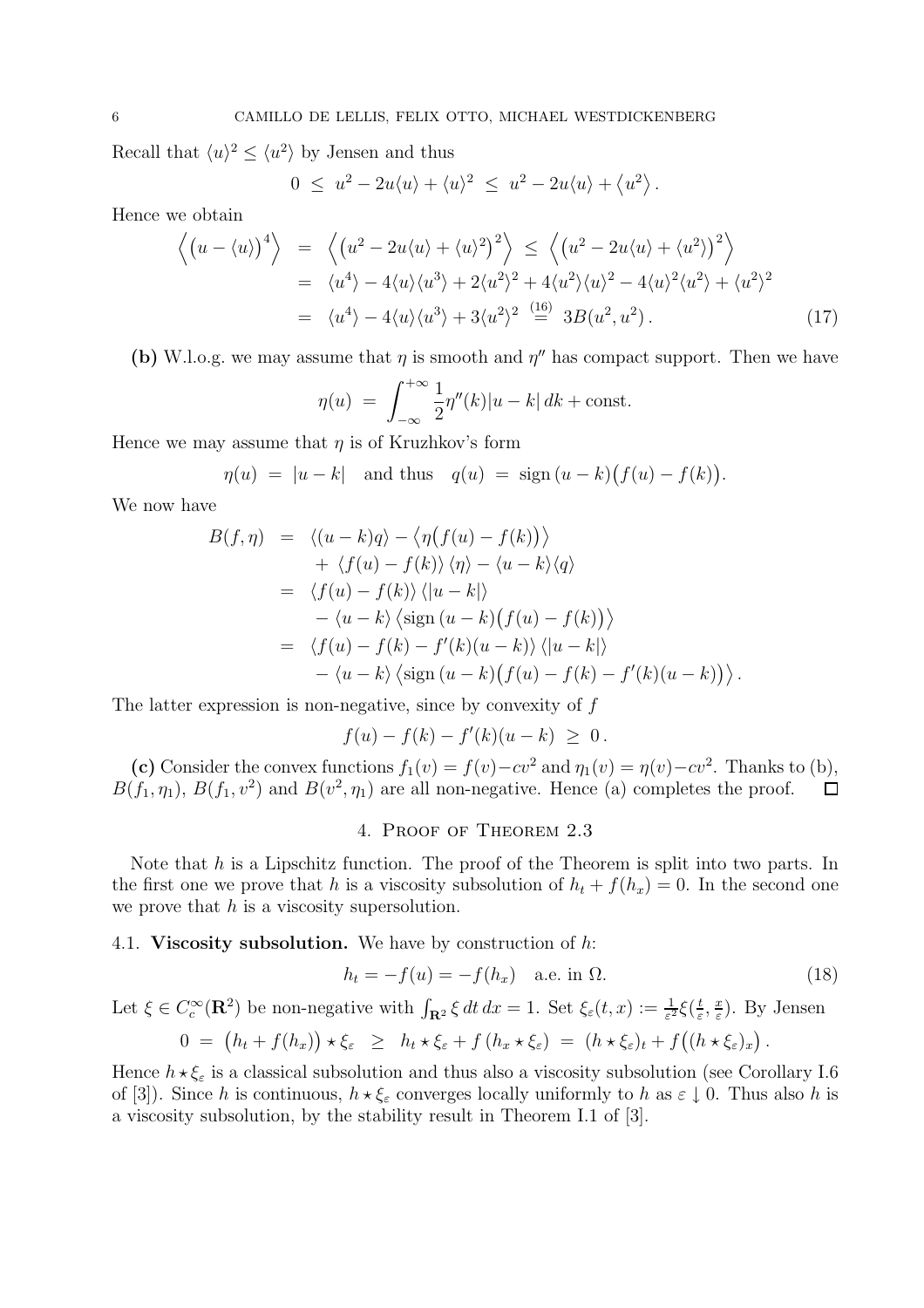4.2. **Viscosity supersolution.** To prove that h is a viscosity supersolution we have to show the following fact: If  $\zeta$  is a smooth function such that  $h - \zeta$  has a minimum at some  $(t, x) \in \Omega$ , then  $[\zeta_t + f(\zeta_x)](t, x) \geq 0$ . For simplicity we assume that  $(t, x) = (0, 0)$  and  $[h-\zeta](0,0) = 0.$  Moreover we assume that the minimum is strict. Indeed, if we choose  $\varepsilon > 0$ and consider  $\zeta^{\varepsilon}(t,x) := \zeta(t,x) + \varepsilon(t^2 + x^2)$ , then  $[h - \zeta^{\varepsilon}]$  has a strict minimum at  $(0,0)$  and  $\left[\zeta_t^{\varepsilon}+f(\zeta_x^{\varepsilon})\right](0,0)=\left[\zeta_t+f(\zeta_x)\right](0,0).$ 

For any  $\delta > 0$  consider

 $\Omega_{\delta}$  := connected component of  $\{(t, x):[h-\zeta](t, x)<\delta\}$  containing  $(0, 0)$ .

Since h is continuous and the origin is a strict minimum,  $\Omega_{\delta}$  is an open set and diam( $\Omega_{\delta}$ )  $\downarrow$  0 as  $\delta \downarrow 0$ . We introduce the notation

$$
\langle g \rangle_{\delta} \; := \; \int_{\Omega_{\delta}} g(t,x) \, dt \, dx \; = \; \frac{1}{|\Omega_{\delta}|} \int_{\Omega_{\delta}} g(t,x) \, dt \, dx \, .
$$

By definition of  $h$ ,

$$
\left\langle \left( \begin{array}{c} \zeta_t \\ \zeta_x \end{array} \right) \right\rangle_{\delta} = -\left\langle \left( \begin{array}{c} (h-\zeta)_t \\ (h-\zeta)_x \end{array} \right) \right\rangle_{\delta} + \left\langle \left( \begin{array}{c} -f(u) \\ u \end{array} \right) \right\rangle_{\delta}.
$$
\n(19)

For  $\delta$  sufficiently small we have  $\Omega_{\delta} \subset\subset B_1$ . Thus

$$
\langle (h-\zeta)_t \rangle_{\delta} = \int_{\Omega_{\delta}} (h-\zeta)_t = \frac{1}{|\Omega_{\delta}|} \int_{\Omega_{\delta}} (h-\zeta)_t = \frac{1}{|\Omega_{\delta}|} \int_{B_1} (\min\{h-\zeta-\delta,0\})_t. \tag{20}
$$

Since the function min $\{h - \zeta - \delta, 0\}$  is continuous and identically zero on a neighborhood of  $\partial B_1$ , the right hand side of (20) vanishes. The same argument applies to  $\langle (h - \zeta)_x \rangle_{\delta}$ . Hence, from (19) we get

$$
\left\langle \left( \begin{array}{c} \zeta_t \\ \zeta_x \end{array} \right) \right\rangle_{\delta} = \left\langle \left( \begin{array}{c} -f(u) \\ u \end{array} \right) \right\rangle_{\delta}.
$$
 (21)

On the other hand we have

$$
\left\langle \begin{pmatrix} \zeta_t \\ \zeta_x \end{pmatrix} \cdot \begin{pmatrix} \eta(u) \\ q(u) \end{pmatrix} \right\rangle_{\delta} = \left\langle \begin{pmatrix} -f(u) \\ u \end{pmatrix} \cdot \begin{pmatrix} \eta(u) \\ q(u) \end{pmatrix} \right\rangle_{\delta} - \left\langle \begin{pmatrix} (h-\zeta)_t \\ (h-\zeta)_x \end{pmatrix} \cdot \begin{pmatrix} \eta(u) \\ q(u) \end{pmatrix} \right\rangle_{\delta}.
$$
\n(22)

Note that

$$
-\left\langle \begin{array}{cc} (h-\zeta)_t \\ (h-\zeta)_x \end{array} \right\rangle \cdot \begin{pmatrix} \eta(u) \\ q(u) \end{pmatrix} \right\rangle_{\delta} = -\frac{1}{|\Omega_{\delta}|} \int_{B_1} \begin{pmatrix} (\min\{h-\zeta-\delta,0\})_t \\ (\min\{h-\zeta-\delta,0\})_x \end{pmatrix} \cdot \begin{pmatrix} \eta(u) \\ q(u) \end{pmatrix}
$$
  

$$
= \frac{1}{|\Omega_{\delta}|} \int_{B_1} \min\{h-\zeta-\delta,0\} \left( [\eta(u)]_t + [q(u)]_x \right)
$$
  

$$
\stackrel{(8)}{\geq} 0.
$$
 (23)

Thus we obtain from (22)

$$
\left\langle \left( \begin{array}{c} \zeta_t \\ \zeta_x \end{array} \right) \cdot \left( \begin{array}{c} \eta(u) \\ q(u) \end{array} \right) \right\rangle_{\delta} \geq \left\langle \left( \begin{array}{c} -f(u) \\ u \end{array} \right) \cdot \left( \begin{array}{c} \eta(u) \\ q(u) \end{array} \right) \right\rangle_{\delta}.
$$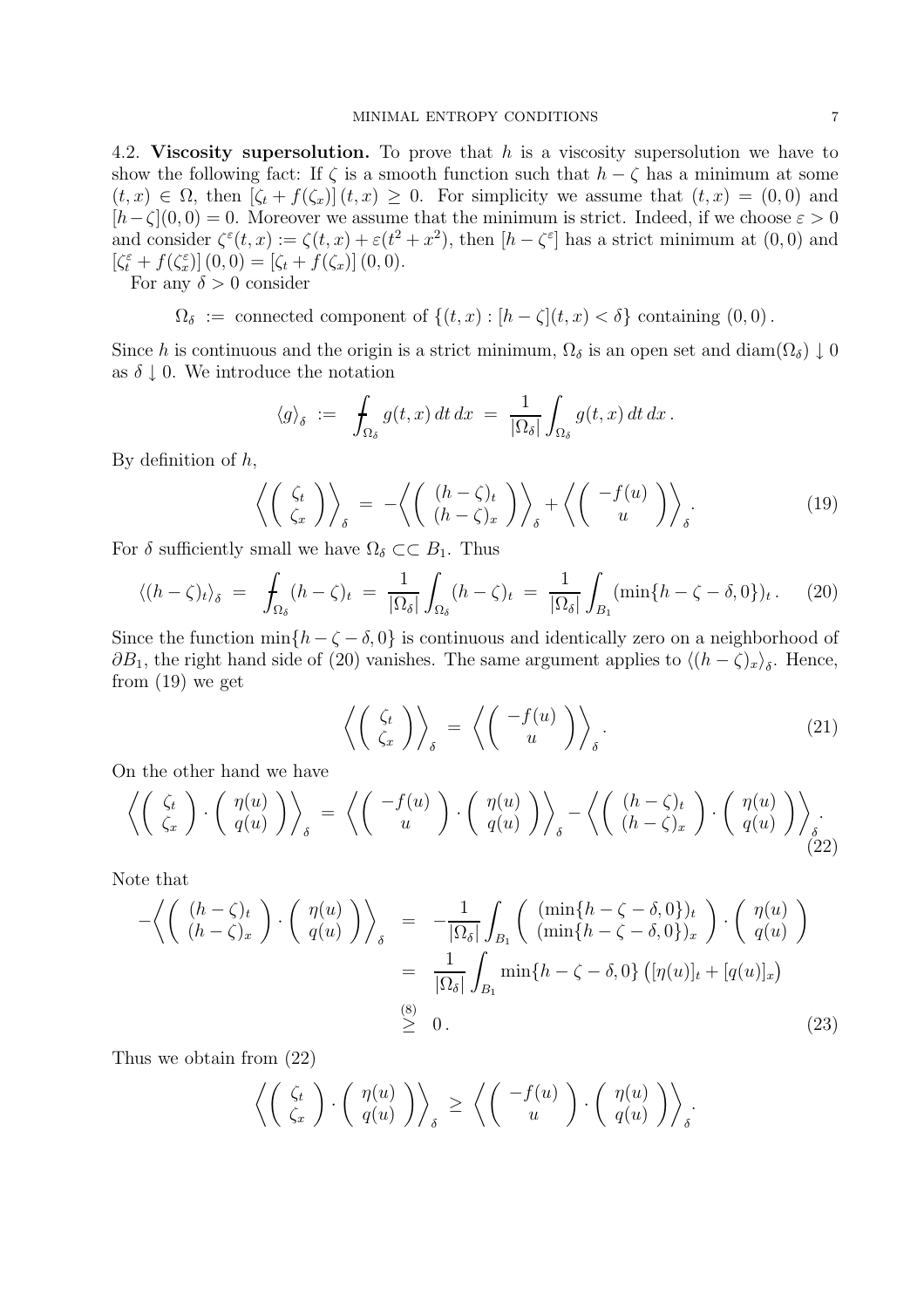Therefore, with  $C = C(||u||_{\infty})$ ,

$$
\left\langle \begin{pmatrix} -f(u) \\ u \end{pmatrix} \cdot \begin{pmatrix} \eta(u) \\ q(u) \end{pmatrix} \right\rangle_{\delta} - \left\langle \begin{pmatrix} -f(u) \\ u \end{pmatrix} \right\rangle_{\delta} \cdot \left\langle \begin{pmatrix} \eta(u) \\ q(u) \end{pmatrix} \right\rangle_{\delta}
$$
\n
$$
\stackrel{(23)}{\leq} \left\langle \begin{pmatrix} \zeta_t \\ \zeta_x \end{pmatrix} \cdot \begin{pmatrix} \eta(u) \\ q(u) \end{pmatrix} \right\rangle_{\delta} - \left\langle \begin{pmatrix} -f(u) \\ u \end{pmatrix} \right\rangle_{\delta} \cdot \left\langle \begin{pmatrix} \eta(u) \\ q(u) \end{pmatrix} \right\rangle_{\delta}
$$
\n
$$
\stackrel{(21)}{=} \left\langle \begin{pmatrix} \zeta_t \\ \zeta_x \end{pmatrix} \cdot \begin{pmatrix} \eta(u) \\ q(u) \end{pmatrix} \right\rangle_{\delta} - \left\langle \begin{pmatrix} \zeta_t \\ \zeta_x \end{pmatrix} \right\rangle_{\delta} \cdot \left\langle \begin{pmatrix} \eta(u) \\ q(u) \end{pmatrix} \right\rangle_{\delta}
$$
\n
$$
\leq C \sup_{\Omega_{\delta}} \left| \begin{pmatrix} \zeta_t \\ \zeta_x \end{pmatrix} - \left\langle \begin{pmatrix} \zeta_t \\ \zeta_x \end{pmatrix} \right\rangle_{\delta} \right|.
$$
\n(25)

We can now apply Proposition 3.2 and obtain

$$
\frac{c^2}{3} \langle (u - \langle u \rangle_{\delta})^4 \rangle_{\delta} \n\leq \left\langle \begin{pmatrix} -f(u) \\ u \end{pmatrix} \cdot \begin{pmatrix} \eta(u) \\ q(u) \end{pmatrix} \right\rangle_{\delta} - \left\langle \begin{pmatrix} -f(u) \\ u \end{pmatrix} \right\rangle_{\delta} \cdot \left\langle \begin{pmatrix} \eta(u) \\ q(u) \end{pmatrix} \right\rangle_{\delta} \n\leq C \sup_{\Omega_{\delta}} \left| \begin{pmatrix} \zeta_t \\ \zeta_x \end{pmatrix} - \left\langle \begin{pmatrix} \zeta_t \\ \zeta_x \end{pmatrix} \right\rangle_{\delta} \right|.
$$

Since  $\zeta$  is smooth, we deduce

$$
\lim_{\delta \downarrow 0} \left\langle (u - \langle u \rangle_{\delta})^4 \right\rangle_{\delta} = 0. \tag{26}
$$

Since f is Lipschitz on  $[-||u||_{\infty}, ||u||_{\infty}]$ , we have

$$
\left| \langle f(u) \rangle_{\delta} - f(\langle u \rangle_{\delta}) \right| \leq C \langle |u - \langle u \rangle_{\delta} | \rangle_{\delta} \leq C \langle (u - \langle u \rangle_{\delta})^4 \rangle_{\delta}^{1/4},
$$

so that (26) yields

$$
\lim_{\delta\downarrow 0} \left| \langle f(u)\rangle_\delta - f\big(\langle u\rangle_\delta\big) \right| \;=\; 0\,.
$$

In view of (21) this translates into

$$
\lim_{\delta\downarrow 0}\left|-\langle\zeta_t\rangle_\delta-f\big(\langle\zeta_x\rangle_\delta\big)\right| = 0.
$$

Since  $\zeta$  is smooth, this yields as desired

$$
-\zeta_t(0,0) - f(\zeta_x(0,0)) = 0.
$$

# 5. Proof of Theorem 2.4

5.1. **Continuity.** Let h be as in Theorem 2.4. Then h is continuous.

**Remark 5.1.** The following statement holds: If  $h \in L^{1}_{loc}(\mathbb{R}^{2}), h_{t} \in L^{2}_{loc}(\mathbb{R}^{2})$  and  $h_{x} \in L^{2}_{loc}(\mathbb{R}^{2})$  $L_{loc}^4(\mathbf{R}^2)$ , then

$$
\sup_{(t_0, x_0), (t_1, x_1) \in K} \frac{|h(t_1, x_1) - h(t_0, x_0)|}{|t_1 - t_0|^{1/5} + |x_1 - x_0|^{1/3}} < \infty \qquad \text{for every bounded } K \subset\subset \mathbf{R}^2. \tag{27}
$$

However, in what follows we give a simpler proof of the continuity of  $h$ , based on the additional informations provided by (9) and (10).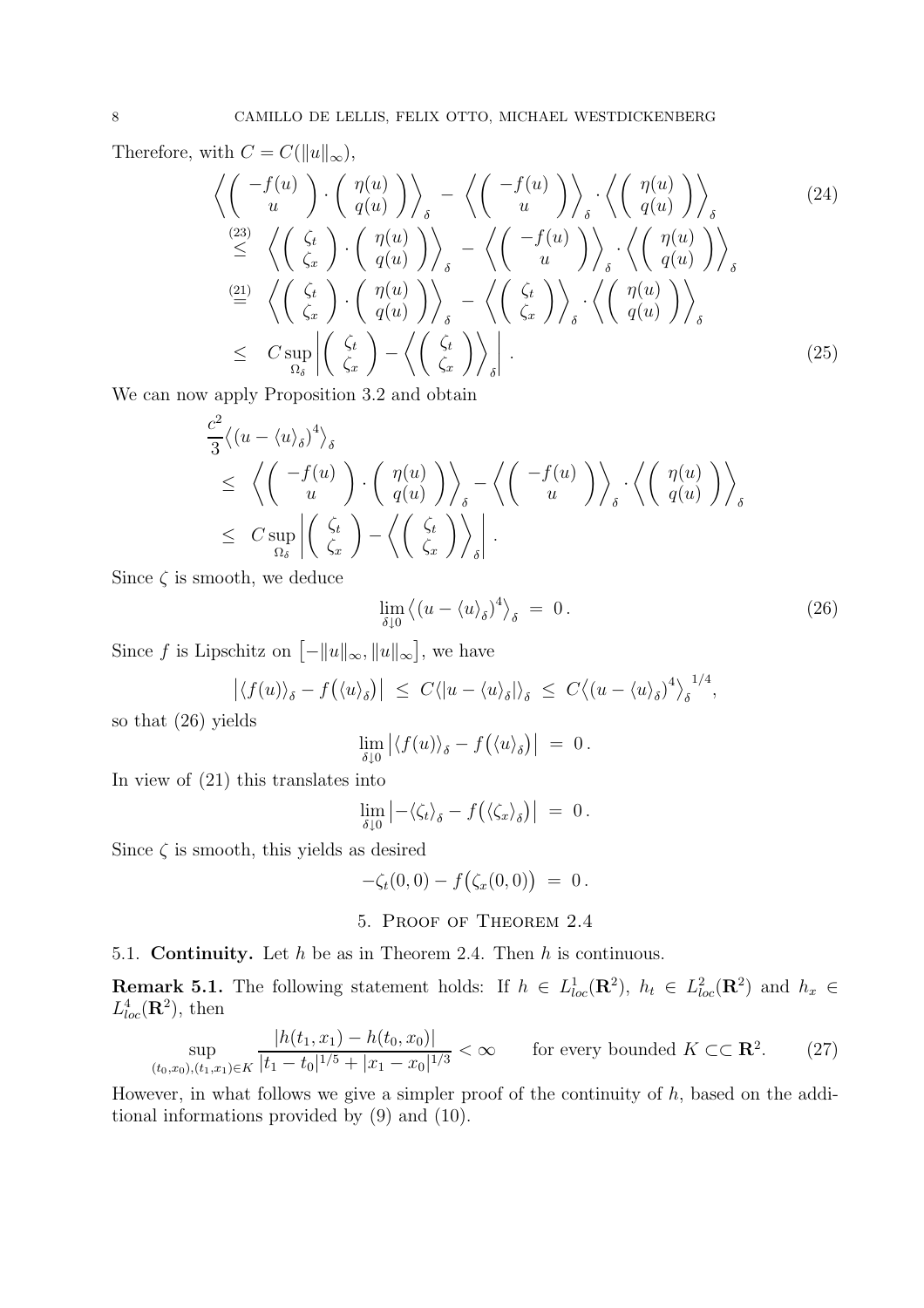Testing with a cut-off function  $\eta$  in x we obtain from (10) that  $\int \frac{1}{2} \eta u^2 dx$  is locally bounded in  $t$ , that is,

$$
u \in L^{\infty}_{loc}(\mathbf{R}_t, L^2_{loc}(\mathbf{R}_x))
$$

On one hand, because of  $h_x = u$ , this yields Hölder continuity in x, uniformly in t, i.e.

$$
h \in L_{loc}^{\infty}\left(\mathbf{R}_t, C_{loc}^{0,\frac{1}{2}}(\mathbf{R}_x)\right).
$$
 (28)

.

On the other hand, because of  $h_t = -\frac{1}{2}u^2$ , this gives Lipschitz continuity in t w.r.t. the  $L^1$ –norm in x

$$
h \in C_{loc}^{0,1}(\mathbf{R}_t, L_{loc}^1(\mathbf{R}_x))\,. \tag{29}
$$

We now argue "by interpolation" that  $(28) \& (29)$  imply Hölder continuity in t, uniformly in  $x$ , i.e.

$$
h \in L_{loc}^{\infty}(\mathbf{R}_x, C_{loc}^{0,\frac{1}{3}}(\mathbf{R}_t))\,. \tag{30}
$$

Indeed, let  $\xi \in C_c^{\infty}(\mathbf{R}_x)$  be non-negative with supp  $\xi \subset (-1,1)$  and  $\int_{\mathbf{R}} \xi dx = 1$ . Set  $\xi_{\varepsilon}(x) := \frac{1}{\varepsilon} \xi(\frac{x}{\varepsilon})$  and let  $\star$  denote the convolution in the x-variable. We have

$$
|h(t_1, x) - h(t_2, x)|
$$
  
\n
$$
\leq |h(t_1, x) - (h \star \xi_{\varepsilon})(t_1, x)| + |(h \star \xi_{\varepsilon})(t_1, x) - (h \star \xi_{\varepsilon})(t_2, x)|
$$
  
\n
$$
+ |(h \star \xi_{\varepsilon})(t_2, x) - h(t_2, x)|
$$
  
\n
$$
\leq \varepsilon^{1/2} \sup_{y, |x-y| \leq \varepsilon} \frac{|h(t_1, x) - h(t_1, y)|}{|x - y|^{1/2}} + \sup_{\mathbf{R}} |\xi| \cdot \frac{1}{\varepsilon} \int_{x - \varepsilon}^{x + \varepsilon} |h(t_1, y) - h(t_2, y)| dy
$$
  
\n
$$
+ \varepsilon^{1/2} \sup_{y, |x - y| \leq \varepsilon} \frac{|h(t_2, x) - h(t_2, y)|}{|x - y|^{1/2}}
$$
  
\n(28),(29)  $C\left(\varepsilon^{1/2} + \frac{|t_1 - t_2|}{\varepsilon}\right).$ 

Choosing  $\varepsilon = |t_1 - t_2|^{2/3}$  yields (30).

5.2. **Viscosity subsolution.** Since h is continuous, the fact that h is a viscosity subsolution follows from the argument given in Subsection 4.1 with  $f(u) = u^2/2$ .

## 5.3. **Viscosity supersolution.** The goal is proving the following

**Proposition 5.2.** Let  $\zeta$  be a smooth function with  $\zeta(0,0) = 0$  and such that  $h - \zeta$  has a *minimum in* (0,0). Then  $[\zeta_t(0,0) + \frac{1}{2}\zeta_x^2(0,0)] = 0.$ 

To simplify the notation we will write  $g(\varepsilon,\delta) \lesssim h(\varepsilon,\delta)$  whenever there exist constants  $C_1, C_2 > 0$  such that  $g(\varepsilon, \delta) \leq C_1 h(\varepsilon, \delta)$  for  $|\delta|, |\varepsilon| \leq C_2$ .

*Proof.* Without loss of generality we may assume  $h(0,0) = \zeta(0,0) = 0$ . For  $0 < \varepsilon < 1$  we set  $\zeta_{\varepsilon} := \zeta - \varepsilon |(t, x)|$ . Then  $h - \zeta_{\varepsilon}$  has a strict minimum at 0. Given  $\delta > 0$ , we introduce the notation

$$
\Omega_{\varepsilon,\delta} \; := \; \{(t,x): [h-\zeta_{\varepsilon}](t,x) < \delta\} \, .
$$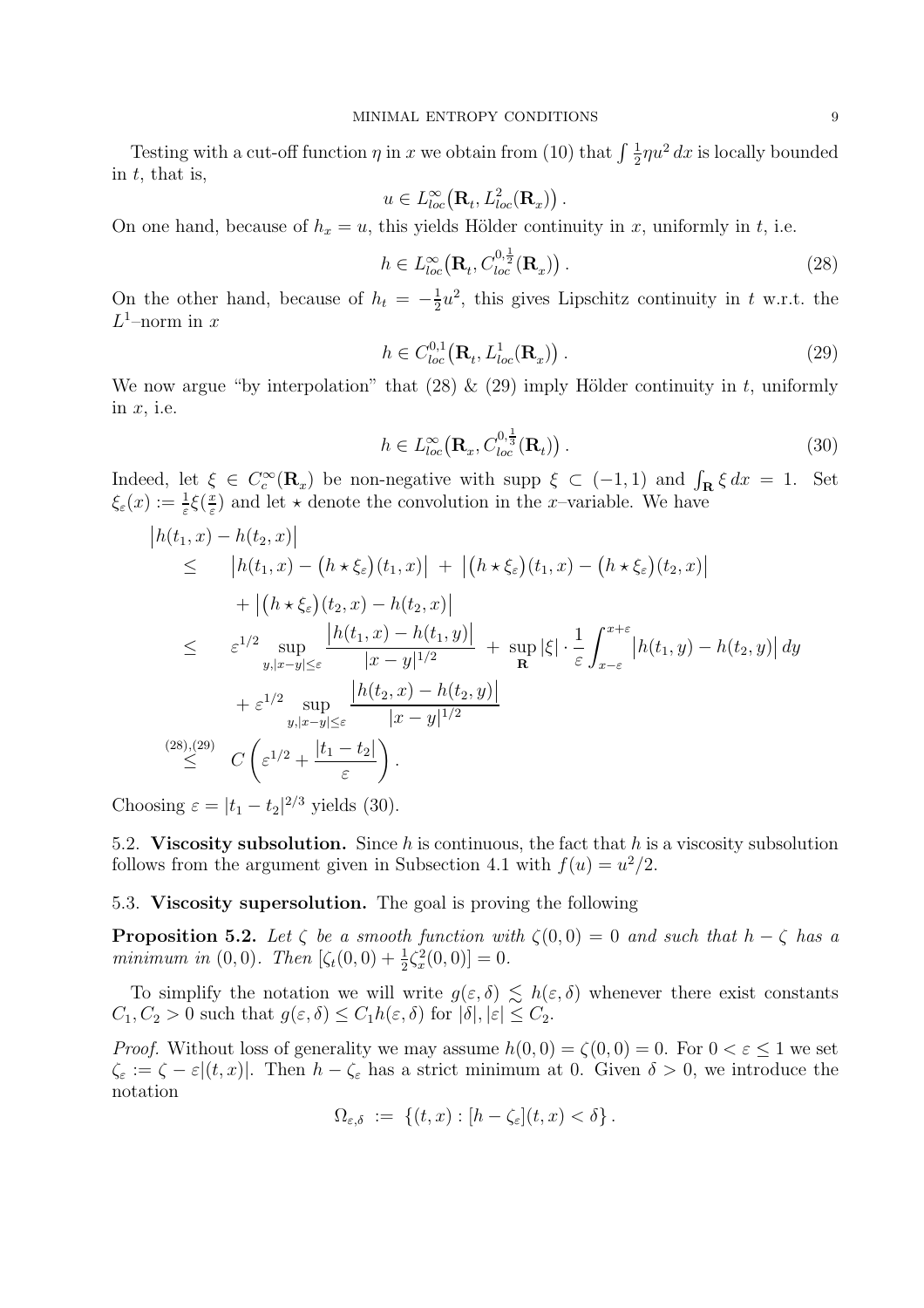Since  $h - \zeta_{\varepsilon} \geq [h - \zeta](t, x) + \varepsilon |(t, x)| \geq [h - \zeta](0, 0) + \varepsilon |(t, x)| = \varepsilon |(t, x)|$ , we have  $\Omega_{\varepsilon,\delta} \subset \{(t,x): \varepsilon | (t,x) | < \delta \} = B_{\delta/\varepsilon}((0,0))$ . (31)

We introduce the notation

$$
\langle u \rangle_{\varepsilon,\delta} \; := \; \frac{1}{|\Omega_{\varepsilon,\delta}|} \int_{\Omega_{\varepsilon,\delta}} u(t,x) \, dt \, dx \, .
$$

**First Step** We start by observing:

$$
\left\langle \left( \begin{array}{c} \zeta_{\varepsilon t} \\ \zeta_{\varepsilon x} \end{array} \right) \right\rangle_{\varepsilon,\delta} = \left\langle \left( \begin{array}{c} -\frac{1}{2}u^2 \\ u \end{array} \right) \right\rangle_{\varepsilon,\delta}.
$$
 (32)

Indeed

$$
\left\langle \left( \begin{array}{c} -\frac{1}{2}u^2 \\ u \end{array} \right) \right\rangle_{\varepsilon,\delta} - \left\langle \left( \begin{array}{c} \zeta_{\varepsilon t} \\ \zeta_{\varepsilon x} \end{array} \right) \right\rangle_{\varepsilon,\delta} = \left\langle \left( \begin{array}{c} (h-\zeta_{\varepsilon})_t \\ (h-\zeta_{\varepsilon})_x \end{array} \right) \right\rangle_{\varepsilon,\delta}.
$$

Note that

$$
\langle h - \zeta_{\varepsilon t} \rangle_{\varepsilon, \delta} = \frac{1}{|\Omega_{\varepsilon, \delta}|} \int_{\mathbf{R}^2} (\min\{h - \zeta_{\varepsilon} - \delta, 0\})_t = 0,
$$

and an analogous computation gives  $\langle (h - \zeta_{\varepsilon})_x \rangle_{\varepsilon, \delta} = 0$ . This establishes (32). An easy consequence of (32) is

$$
\left\langle u^2 \right\rangle_{\varepsilon,\delta} = \left\langle \zeta_{\varepsilon t} \right\rangle_{\varepsilon,\delta} \lesssim 1. \tag{33}
$$

Jensen inequality gives  $\langle |u| \rangle_{\varepsilon,\delta} \lesssim 1$ . Thus we get

$$
\left\langle \left| \left( \begin{array}{c} h_t \\ h_x \end{array} \right) \right| \right\rangle_{\varepsilon,\delta} \lesssim 1.
$$

This translates into

$$
\left\langle \left| \left( \begin{array}{c} (h - \zeta_{\varepsilon})_t \\ (h - \zeta_{\varepsilon})_x \end{array} \right) \right| \right\rangle_{\varepsilon, \delta} \leq \left\langle \left| \left( \begin{array}{c} h_t \\ h_x \end{array} \right) \right| \right\rangle_{\varepsilon, \delta} + \left\langle \left| \left( \begin{array}{c} \zeta_{\varepsilon t} \\ \zeta_{\varepsilon x} \end{array} \right) \right| \right\rangle_{\varepsilon, \delta} \lesssim 1 \tag{34}
$$

**Second Step** We now prove that

$$
\delta^2 \lesssim |\Omega_{\varepsilon,\delta}| \,. \tag{35}
$$

Indeed, (34) can be reformulated as

$$
\int_{\mathbf{R}^2} \left| \begin{array}{c} (\min\{h - \zeta_{\varepsilon} - \delta, 0\})_t \\ (\min\{h - \zeta_{\varepsilon} - \delta, 0\})_x \end{array} \right| \right| \ = \ \int_{\Omega_{\varepsilon,\delta}} \left| \begin{array}{c} (h - \zeta_{\varepsilon})_t \\ (h - \zeta_{\varepsilon})_x \end{array} \right| \ \lesssim \left| \Omega_{\varepsilon,\delta} \right|. \tag{36}
$$

By (36) and Sobolev inequality,

$$
\left[\int_{\mathbf{R}^2} \left(\min\{h - \zeta_{\varepsilon} - \delta, 0\}\right)^2\right]^{1/2} \lesssim |\Omega_{\varepsilon,\delta}|.
$$
 (37)

Hölder inequality yields

$$
-\int_{\mathbf{R}^2} \min\{h - \zeta_{\varepsilon} - \delta, 0\} \lesssim |\Omega_{\varepsilon,\delta}|^{1/2} \left[ \int_{\mathbf{R}^2} \left(\min\{h - \zeta_{\varepsilon} - \delta, 0\}\right)^2 \right]^{1/2} \lesssim |\Omega_{\varepsilon,\delta}|^{3/2} \,. \tag{38}
$$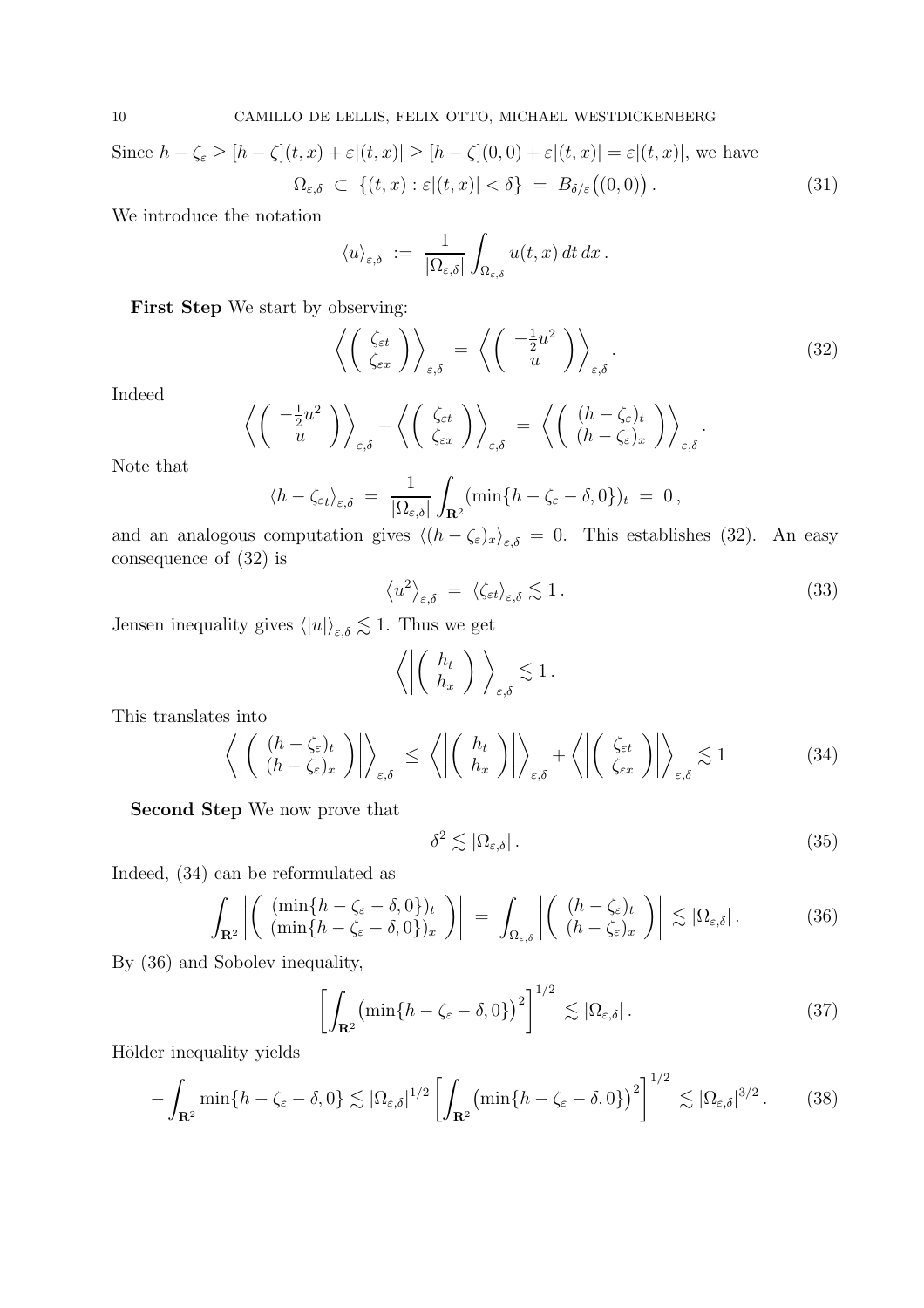Note that

$$
I(\delta) \; := \; -\int_{\mathbf{R}^2} \min\{h - \zeta_{\varepsilon} - \delta, 0\} \; = \; \int_0^{\delta} |\Omega_{\varepsilon,s}| \, ds \, .
$$

Thus we obtain the differential inequality

$$
I(\delta) \stackrel{(38)}{\lesssim} |\Omega_{\varepsilon,\delta}|^{3/2} = \left[ \frac{d}{d\delta} I(\delta) \right]^{3/2}
$$

.

Since  $I(\delta) > 0$  for  $\delta > 0$  we get  $1 \lesssim \frac{d}{d\delta} \left[ \left( I(\delta) \right)^{1/3} \right]$ , which yields  $\delta^3 \lesssim I(\delta)$ . Note that  $|\Omega_{\varepsilon,\delta}|$  is a non–decreasing function of  $\delta$ . Hence,

$$
\delta |\Omega_{\varepsilon,\delta}| \ \geq \ \int_0^\delta |\Omega_{\varepsilon,s}|\,ds \ \gtrsim \ \delta^3\,,
$$

which establishes (35).

**Third Step** We now argue that

$$
\left\langle \begin{pmatrix} -u^2/2 \\ u \end{pmatrix} \cdot \begin{pmatrix} u^2/2 \\ u^3/3 \end{pmatrix} \right\rangle_{\varepsilon,\delta} - \left\langle \begin{pmatrix} \zeta_{\varepsilon t} \\ \zeta_{\varepsilon x} \end{pmatrix} \cdot \begin{pmatrix} u^2/2 \\ u^3/3 \end{pmatrix} \right\rangle_{\varepsilon,\delta} \lesssim \frac{\mu(B_{\delta/\varepsilon}(0,0))}{\delta}.
$$
 (39)

Indeed, we have

$$
\left\langle \begin{pmatrix} -u^2/2 \\ u \end{pmatrix} \cdot \begin{pmatrix} u^2/2 \\ u^3/3 \end{pmatrix} \right\rangle_{\varepsilon,\delta} - \left\langle \begin{pmatrix} \zeta_{\varepsilon t} \\ \zeta_{\varepsilon x} \end{pmatrix} \cdot \begin{pmatrix} u^2/2 \\ u^3/3 \end{pmatrix} \right\rangle_{\varepsilon,\delta}
$$
\n
$$
= \left\langle \begin{pmatrix} (h - \zeta_{\varepsilon})_t \\ (h - \zeta_{\varepsilon})_x \end{pmatrix} \cdot \begin{pmatrix} u^2/2 \\ u^3/3 \end{pmatrix} \right\rangle_{\varepsilon,\delta}
$$
\n
$$
= \frac{1}{|\Omega_{\varepsilon,\delta}|} \int_{\Omega_{\varepsilon,\delta}} \begin{pmatrix} (h - \zeta)_t \\ (h - \zeta)_x \end{pmatrix} \cdot \begin{pmatrix} u^2/2 \\ u^3/3 \end{pmatrix}
$$
\n
$$
= \frac{1}{|\Omega_{\varepsilon,\delta}|} \int_{\mathbf{R}^2} \begin{pmatrix} (\min\{h - \zeta_{\varepsilon} - \delta, 0\})_t \\ (\min\{h - \zeta_{\varepsilon} - \delta, 0\})_x \end{pmatrix} \cdot \begin{pmatrix} u^2/2 \\ u^3/3 \end{pmatrix}
$$
\n
$$
= \frac{1}{|\Omega_{\varepsilon,\delta}|} \int_{\mathbf{R}^2} (-\min\{h - \zeta_{\varepsilon} - \delta, 0\}) \left( \begin{pmatrix} \frac{u^2}{2} \\ \frac{u^3}{2} \end{pmatrix} + \begin{pmatrix} \frac{u^3}{3} \\ \frac{u^3}{3} \end{pmatrix} \right)
$$
\n
$$
\leq \frac{\delta}{|\Omega_{\varepsilon,\delta}|} \mu(\Omega_{\varepsilon,\delta}) \leq \frac{\delta}{|\Omega_{\varepsilon,\delta}|} \mu(B_{\delta/\varepsilon}((0,0))) \lesssim \frac{\mu(B_{\delta/\varepsilon}((0,0)))}{\delta}.
$$

This establishes (39).

**Fourth Step** We now prove

$$
\langle u^4 \rangle_{\varepsilon,\delta} \lesssim \varepsilon^{-1} \quad \text{and} \quad \langle |u|^3 \rangle_{\varepsilon,\delta} \lesssim \varepsilon^{-1/2} \,. \tag{40}
$$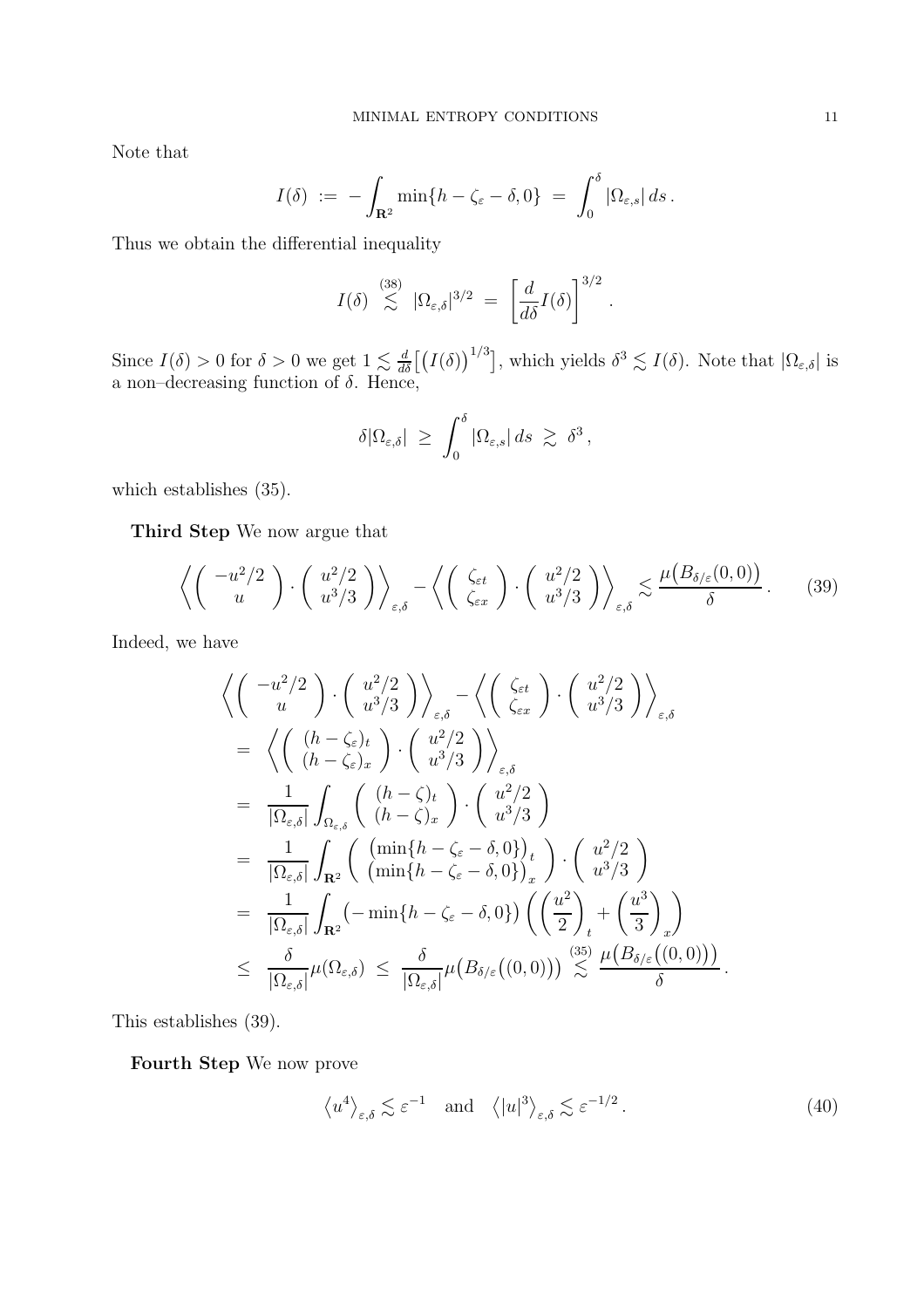Indeed

$$
\langle u^4 \rangle_{\varepsilon,\delta} \leq \left\langle \begin{pmatrix} -u^2/2 \\ u \end{pmatrix} \cdot \begin{pmatrix} u^2/2 \\ u^3/3 \end{pmatrix} \right\rangle_{\varepsilon,\delta}
$$
  

$$
\stackrel{(39)}{\lesssim} \left\langle \begin{pmatrix} \zeta_{\varepsilon t} \\ \zeta_{\varepsilon x} \end{pmatrix} \cdot \begin{pmatrix} u^2/2 \\ u^3/3 \end{pmatrix} \right\rangle_{\varepsilon,\delta} + \frac{\mu(B_{\delta/\varepsilon}((0,0)))}{\delta}
$$
  

$$
\lesssim \sup_{\Omega_{\varepsilon,\delta}} \left| \begin{pmatrix} \zeta_{\varepsilon t} \\ \zeta_{\varepsilon x} \end{pmatrix} \right| \left\langle \left| \begin{pmatrix} u^2/2 \\ u^3/3 \end{pmatrix} \right| \right\rangle_{\varepsilon,\delta} + \frac{1}{\varepsilon} \left[ \frac{\varepsilon}{\delta} \mu(B_{\delta/\varepsilon}((0,0))) \right]
$$
  

$$
\lesssim \left\langle u^2 \right\rangle_{\varepsilon,\delta} + \left\langle |u|^3 \right\rangle_{\varepsilon,\delta} + \varepsilon^{-1} \stackrel{(33)}{\lesssim} 1 + \left[ \left\langle u^2 \right\rangle_{\varepsilon,\delta} \right]^{1/2} \left[ \left\langle u^4 \right\rangle_{\varepsilon,\delta} \right]^{1/2} + \varepsilon^{-1}.
$$

By Young's inequality, this yields  $\langle u^4 \rangle_{\varepsilon,\delta} \lesssim \varepsilon^{-1}$ . Hölder inequality gives

$$
\langle |u|^3 \rangle_{\varepsilon,\delta} \leq \left[ \langle u^4 \rangle_{\varepsilon,\delta} \right]^{1/2} \left[ \langle u^2 \rangle_{\varepsilon,\delta} \right]^{1/2} \lesssim \varepsilon^{-1/2}.
$$

**Fifth Step** We now argue that

$$
\left| \left\langle \left( \begin{array}{c} \zeta_{\varepsilon t} \\ \zeta_{\varepsilon x} \end{array} \right) \cdot \left( \begin{array}{c} u^2/2 \\ u^3/3 \end{array} \right) \right\rangle_{\varepsilon, \delta} - \left\langle \left( \begin{array}{c} \zeta_{\varepsilon t} \\ \zeta_{\varepsilon x} \end{array} \right) \right\rangle_{\varepsilon, \delta} \cdot \left\langle \left( \begin{array}{c} u^2/2 \\ u^3/3 \end{array} \right) \right\rangle_{\varepsilon, \delta} \right| \lesssim \varepsilon^{1/2} + \frac{\delta}{\varepsilon^{3/2}}. \tag{41}
$$

Indeed

$$
\left| \left\langle \begin{pmatrix} \zeta_{\varepsilon t} \\ \zeta_{\varepsilon x} \end{pmatrix} \cdot \begin{pmatrix} u^2/2 \\ u^3/3 \end{pmatrix} \right\rangle_{\varepsilon,\delta} - \left\langle \begin{pmatrix} \zeta_{\varepsilon t} \\ \zeta_{\varepsilon x} \end{pmatrix} \right\rangle_{\varepsilon,\delta} \cdot \left\langle \begin{pmatrix} u^2/2 \\ u^3/3 \end{pmatrix} \right\rangle_{\varepsilon,\delta} \right|
$$
  
\n
$$
\leq \sup_{\Omega_{\varepsilon,\delta}} \left| \begin{pmatrix} \zeta_{\varepsilon t} \\ \zeta_{\varepsilon x} \end{pmatrix} - \left\langle \begin{pmatrix} \zeta_{\varepsilon t} \\ \zeta_{\varepsilon x} \end{pmatrix} \right\rangle_{\varepsilon,\delta} \right| \left\langle \left| \begin{pmatrix} u^2/2 \\ u^3/3 \end{pmatrix} \right| \right\rangle_{\varepsilon,\delta}
$$
  
\n
$$
\leq \left[ \operatorname*{osc}_{\Omega_{\varepsilon,\delta}} \begin{pmatrix} \zeta_{\varepsilon t} \\ \zeta_{\varepsilon x} \end{pmatrix} \right] \left( \langle u^2 \rangle_{\varepsilon,\delta} + \langle |u|^3 \rangle_{\varepsilon,\delta} \right)
$$
  
\n
$$
\leq \left[ \operatorname*{osc}_{\Omega_{\varepsilon,\delta}} \begin{pmatrix} \zeta_{t} \\ \zeta_{x} \end{pmatrix} + 2\varepsilon \right] \left( \langle u^2 \rangle_{\varepsilon,\delta} + \langle |u|^3 \rangle_{\varepsilon,\delta} \right)
$$
  
\n(31),(33),(40)  
\n
$$
\lesssim \left( \frac{\delta}{\varepsilon} + \varepsilon \right) \left( 1 + \varepsilon^{-1/2} \right) \lesssim \frac{\delta}{\varepsilon^{3/2}} + \varepsilon^{1/2}.
$$

**Sixth Step** Combining  $(32)$ ,  $(39)$  and  $(41)$  we get

$$
\left\langle \begin{pmatrix} -u^2/2 \\ u \end{pmatrix} \cdot \begin{pmatrix} u^2/2 \\ u^3/3 \end{pmatrix} \right\rangle_{\varepsilon,\delta} - \left\langle \begin{pmatrix} -u^2/2 \\ u \end{pmatrix} \right\rangle_{\varepsilon,\delta} \cdot \left\langle \begin{pmatrix} u^2/2 \\ u^3/3 \end{pmatrix} \right\rangle_{\varepsilon,\delta}
$$
\n
$$
\lesssim \frac{\delta}{\varepsilon^{3/2}} + \varepsilon^{1/2} + \frac{\mu(B_{\delta/\varepsilon}((0,0)))}{\delta}.
$$
\n(42)

According to Proposition 3.2 (b) we obtain

$$
\left\langle \left(u - \langle u \rangle_{\varepsilon, \delta}\right)^4 \right\rangle_{\varepsilon, \delta} \lesssim \frac{\delta}{\varepsilon^{3/2}} + \varepsilon^{1/2} + \frac{\mu\big(B_{\delta/\varepsilon}\big((0,0)\big)\big)}{\delta} \,. \tag{43}
$$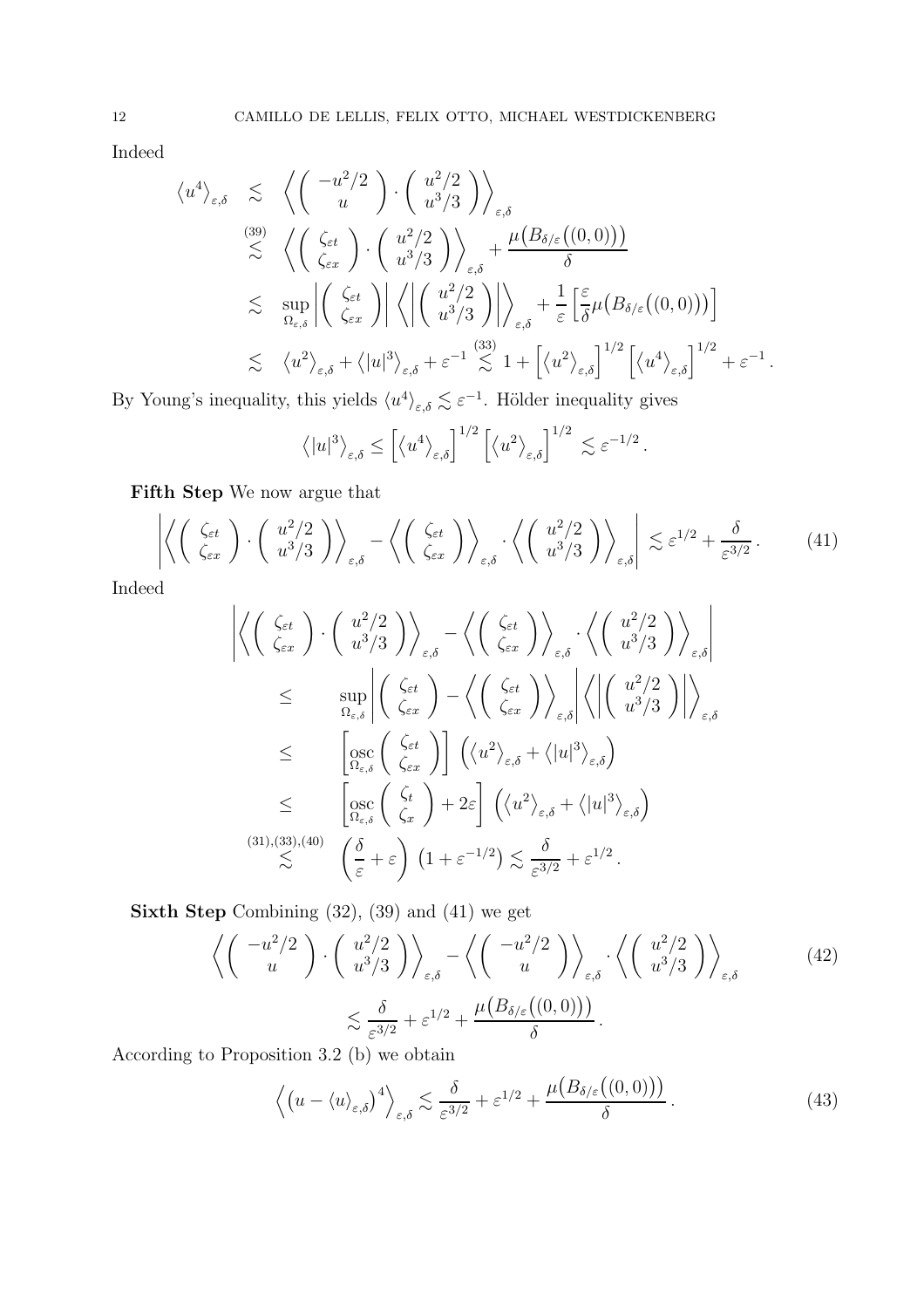On the other hand we have

$$
\begin{split}\n\left|\zeta_{t}(0,0)+\frac{1}{2}\zeta_{x}^{2}(0,0)\right| &\stackrel{(31)}{\lesssim} \left|\langle\zeta_{t}\rangle_{\varepsilon,\delta}+\frac{1}{2}\left[\langle\zeta_{x}\rangle_{\varepsilon,\delta}\right]^{2}\right|+\frac{\delta}{\varepsilon} \\
&\lesssim \left|\langle\zeta_{\varepsilon t}\rangle_{\varepsilon,\delta}+\frac{1}{2}\left[\langle\zeta_{\varepsilon x}\rangle_{\varepsilon,\delta}\right]^{2}\right|+\varepsilon+\frac{\delta}{\varepsilon} \\
&\stackrel{(32)}{=} \left|-\left\langle\frac{u^{2}}{2}\right\rangle_{\varepsilon,\delta}+\frac{1}{2}\left[\langle u\rangle_{\varepsilon,\delta}\right]^{2}\right|+\varepsilon+\frac{\delta}{\varepsilon} \\
&=\frac{1}{2}\left\langle\left(u-\langle u\rangle_{\varepsilon,\delta}\right)^{2}\right\rangle_{\varepsilon,\delta}+\varepsilon+\frac{\delta}{\varepsilon} \\
&\lesssim \left[\left\langle\left(u-\langle u\rangle_{\varepsilon,\delta}\right)^{4}\right\rangle_{\varepsilon,\delta}\right]^{1/2}+\varepsilon+\frac{\delta}{\varepsilon} \\
&\stackrel{(43)}{\lesssim} \left(\frac{\delta}{\varepsilon^{3/2}}+\varepsilon^{1/2}+\frac{\mu\left(B_{\delta/\varepsilon}\big((0,0)\big)\right)}{\delta}\right)^{1/2}+\varepsilon+\frac{\delta}{\varepsilon}.\n\end{split}
$$

Letting first  $\delta$  and then  $\varepsilon$  go to 0, we get  $\zeta_t(0,0) + \frac{1}{2}\zeta_x^2(0,0) = 0$ .

# $\Box$

#### **REFERENCES**

- [1] Ambrosio L., Fusco N., Pallara D. *Functions of bounded variation and free discontinuity problems*. Oxford Mathematical Monographs. Clarendon Press, Oxford, 2000.
- [2] AMBROSIO L., LECUMBERRY M., RIVIÈRE T. A viscosity property of minimizing micromagnetic configurations To appear in Comm. Pure Appl. Math.
- [3] Crandall M. G., Lions P. L. *Viscosity solutions of Hamilton-Jacobi equations.* Trans. Amer. Math. Soc. 277 (1983), pp. 1–42.
- [4] Dafermos C. *Hyperbolic conservation laws in continuum physics*, volume 325 of *Grundlehren der Mathematischen Wissenschaften*. Springer–Verlag, Berlin, 2000.
- [5] Kruzhkov S.N. *First order quasilinear equations in several independent variables.* Math. Sb. 123 (1970), pp. 228–255; English transl. in Math. USSR Sbornik 10 (1970), pp. 217–243.
- [6] Lions P.-L. *Generalized Solutions of Hamilton-Jacobi Equations*, volume 69 of *Research Notes in Mathematics*. Pitman Advanced Publishing Program, London, 1982.
- [7] GIACOMELLI L., OTTO F. forthcoming paper.
- [8] Oleinik O.A. *Discontinuous solutions of nonlinear differential equations.* Usp. Mat. Nauk. 12 (1957), pp. 3–73; English transl. in AMS Transl. 26 (1963), pp. 1155–1163.
- [9] Panov E.Y. *Uniqueness of the Cauchy problem for a first order quasilinear equation with one admissible strictly convex entropy.* Mat. Zametki 55 (1994), pp. 116–129, 159; English transl. in Math. Notes 55 (1994), pp. 517–525.
- [10] RIEMANN B. *Über die Fortpflanzung ebener Luftwellen von endlicher Schwingungsweite.* Abh. d. Königl. Ges. d. Wiss. zu Göttingen, Bd. 8 (1858/59) (Math. Cl.), pp. 43–65.

Camillo De Lellis, Max–Planck Institute for Mathematics in the Sciences, Inselstr. 22, D-04103 Leipzig, Germany

*E-mail address*: delellis@mis.mpg.de

FELIX OTTO, INSTITUTE FOR APPLIED MATHEMATICS, UNIVERSITY OF BONN, WEGELERSTR. 10, D-53115 Bonn, Germany

*E-mail address*: otto@iam.uni-bonn.de